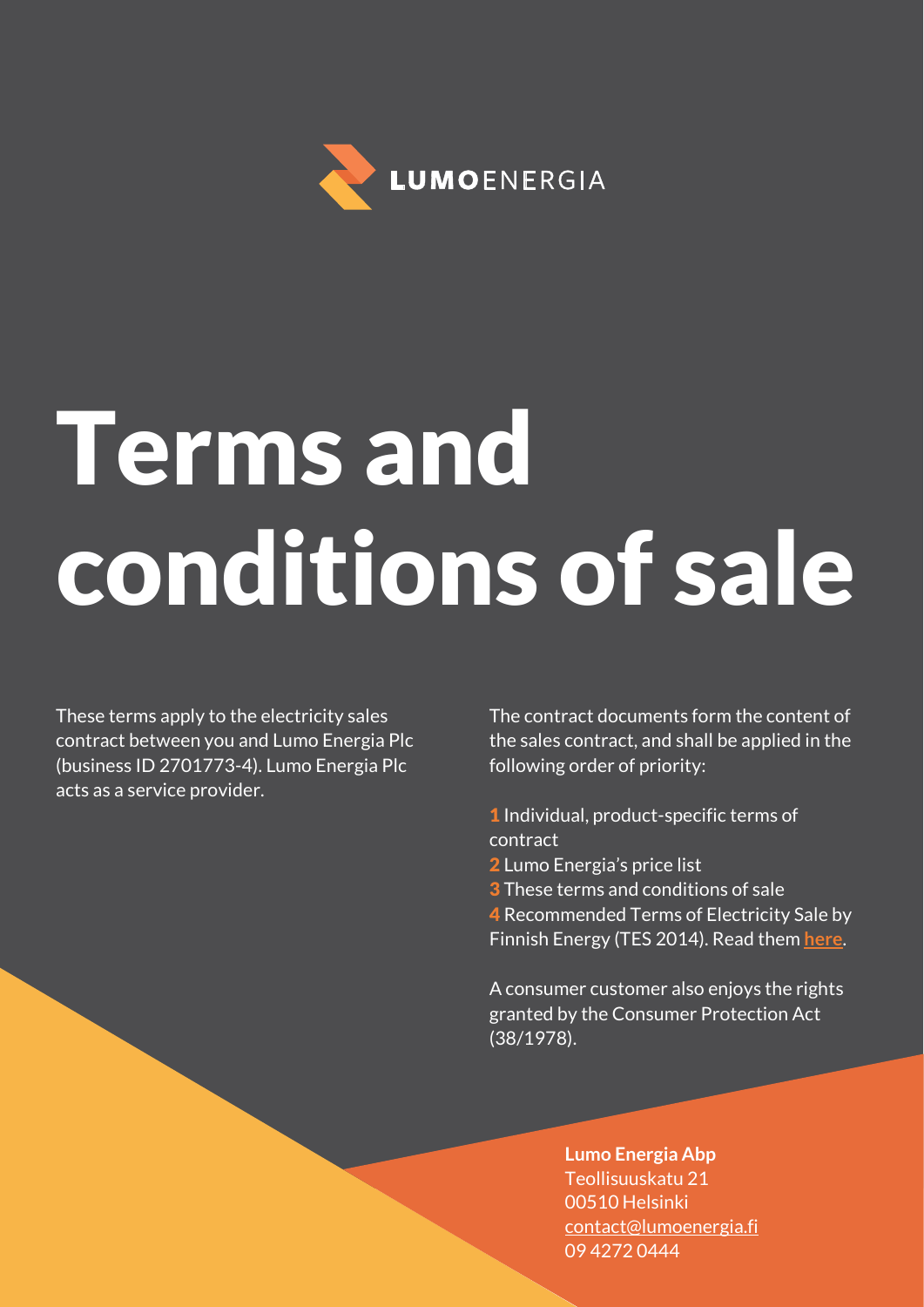## Enter into and terminate a contract



**When the order is placed, you are responsible for ensuring that the information you have provided is correct.**

- Enter only information that is relevant to the order.
- The contract is not created until we have sent you a **confirmation message**.



**Orders and contracts submitted via the internet are considered distance selling** and for them there is always a 14-day right of withdrawal without charge for consumers.

- Cancellation of the order must be notified **in writing** to us by e-mail at **[contact@lumoenergia.fi](mailto:contact@lumoenergia.fi)** or by letter to our postal address.
- $\blacktriangleright$  Note that despite the cancellation, you are responsible for paying for the electricity you have consumed at the agreed price according to the contract.

### **Checking the customer's solvency**

We reserve the right to verify your credit information. If it appears that you have ongoing payment defaults, we reserve the right to refuse you a contract or require a reasonable security before initiating the contract.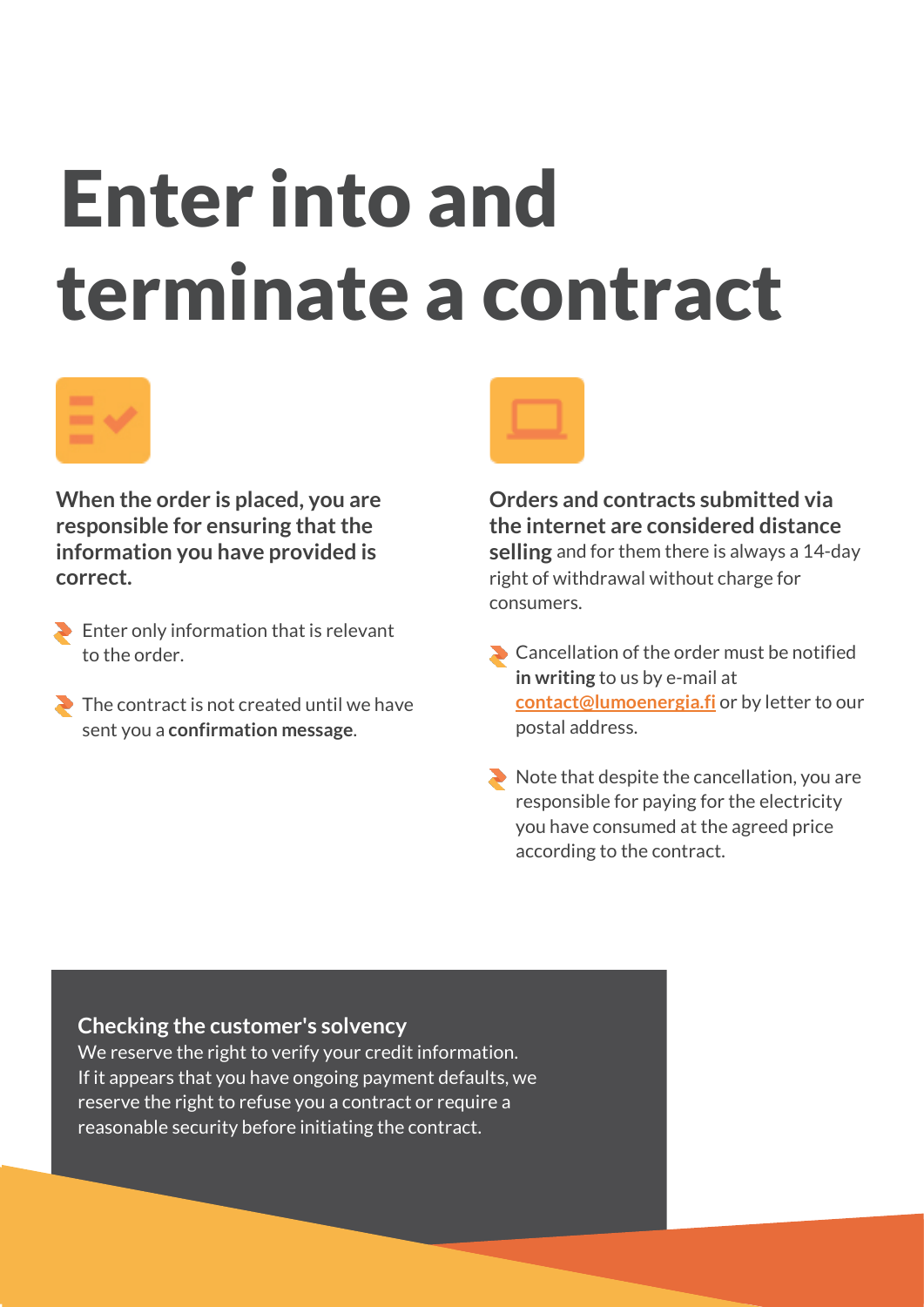## Delivery of electricity

**We promise to supply the ordered electricity product to the agreed withdrawal point on the agreed start date.**

- Please note that **delivery can start at the earliest 15 days after** the conclusion of the contract. Therefore, we cannot guarantee an earlier delivery.
- If you have expressed a wish for an early delivery, we will strive to fulfill the desired start date, but we are not responsible for damage or inconvenience if the delivery is delayed from the desired start date.

**The precondition for starting the supply of electricity is that the usage site does not already have an active electricity contract with another electricity supplier.** However, we will take care of all practical arrangements for changing electricity suppliers. This contract serves as a power of attorney, which you have given us, to carry out the exchange on your behalf. If the start of the electricity delivery is prevented due to the customer having a valid fixed-term electricity contract, we have a 12-month power of attorney with this agreement to execute the order.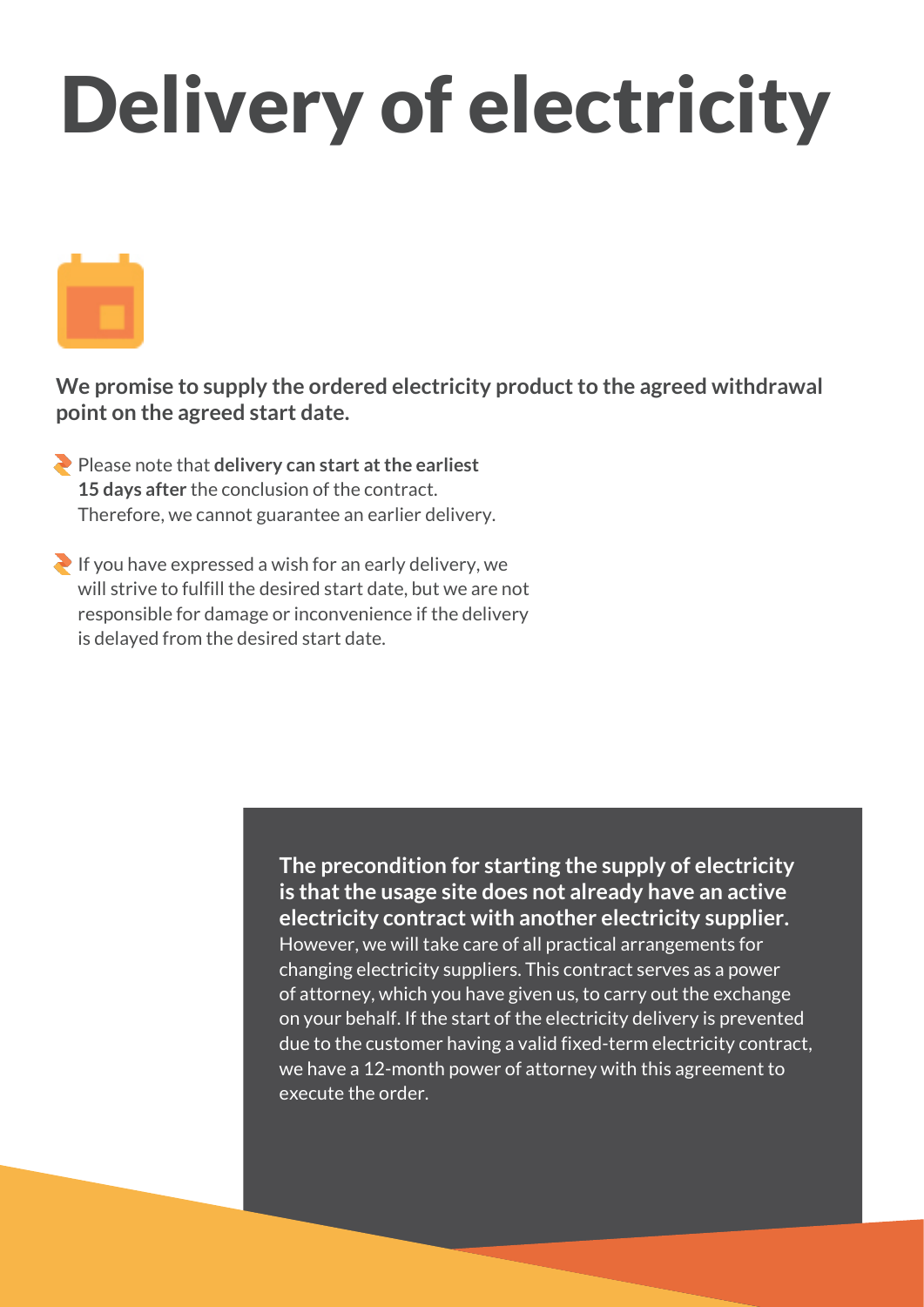## Payment and pricing

**The amounts of electricity supplied to you are determined with the help of measurement data provided by the electricity network company and other metering managers.**

- $\blacktriangleright$  If, for any reason, we do not receive this measurement data, we have the right to estimate your consumption using your previous consumption data and other data to help us.
- If the contract begins retroactively, the consumption for the period before the beginning of the agreed contract is invoiced according to the market price.

The electricity transmission is billed by the local electric distribution company.



### **We bill you every month in arrears.**

- You can choose to receive the invoice by **e-mail or letter.**
- You can also **sign an e-invoice agreement with your online bank**  once you have received your first invoice.
- Invoicing every three months is an additional service for an additional fee.
- $\triangle$  Any price changes will always be announced at least 30 days before they take effect. However, it should be noted that we do not have the right to change the price of electricity on a fixed-term contract.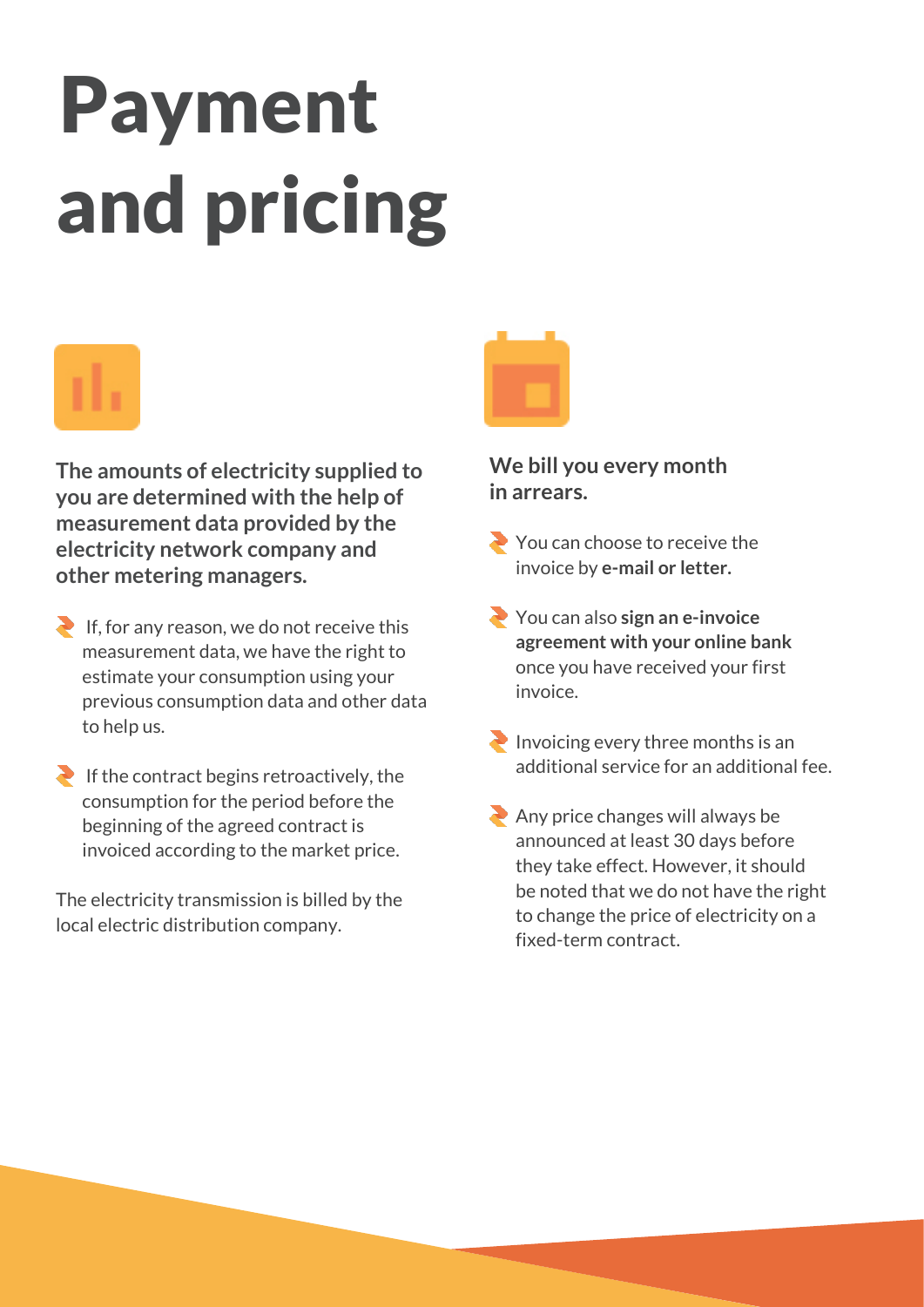## Duration of the contract



If we have a have a fixed-term contract, it will automatically continue as an on-going contract after it expires, unless either of us notifies its termination no later than two weeks before the expiry of the term.



We both have the right to terminate a continuous agreement with two (2) weeks' notice.